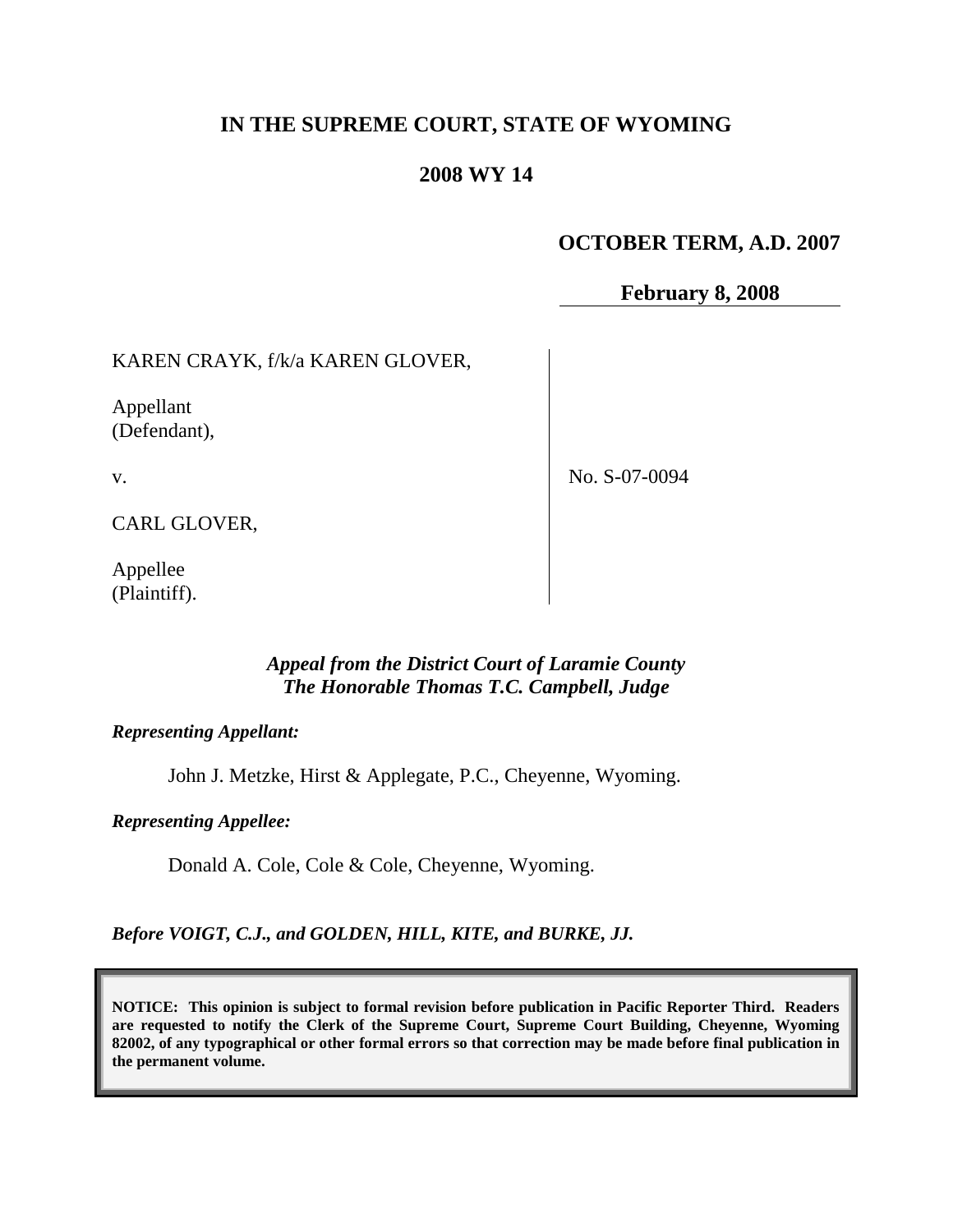## **BURKE, Justice.**

[¶1] Karen Crayk, formerly Karen Glover, seeks review of a district court order amending her original decree of divorce. We reverse.

### *ISSUE*

[¶2] Ms. Crayk presents the following issue:

Did the trial court err by entering an amended decree of divorce on remand which stated the award of military retired pay as both a percentage of disposable military retired pay and as a fixed dollar amount and which was not consistent with the holding of the Wyoming Supreme Court?

Mr. Glover states the issue as follows:

Did the district court err by entering an amended decree of divorce on remand which explained the award of military retired pay and awarded the ex-spouse a portion of the military retired pay as a fixed dollar amount?

#### *FACTS*

[¶3] Ms. Crayk and Mr. Glover were married in 1979 in Louisiana, and divorced on February 10, 1997 in Wyoming. During that time, Mr. Glover served 17 years in the United States military. The original divorce decree awarded Ms. Crayk "one-half (1/2) of the sum that accrued in [Mr. Glover]'s retirement fund during the first seventeen years of [Mr. Glover]'s military career."

[¶4] In 2003, Ms. Crayk filed a *Motion to Amend and/or Modify Decree of Divorce*. In her motion, Ms. Crayk requested that the divorce decree's retirement pay provision be modified to meet the definition of "court order" found in the Uniformed Services Former Spouse Protection Act (USFSPA), 10 U.S.C. § 1408 (2002). The district court granted the motion and entered an order amending the original decree. In the amended decree, the district court awarded Ms. Crayk:

> 33.59621% of the Plaintiff Carl Glover's disposable military retired pay, to be computed by multiplying 50% times a fraction, the numerator of which is two hundred thirteen (213), representing the number of months the parties were married during the Plaintiff Carl Glover's creditable military service and the denominator of which is three hundred seventeen (317), representing Plaintiff Carl Glover's total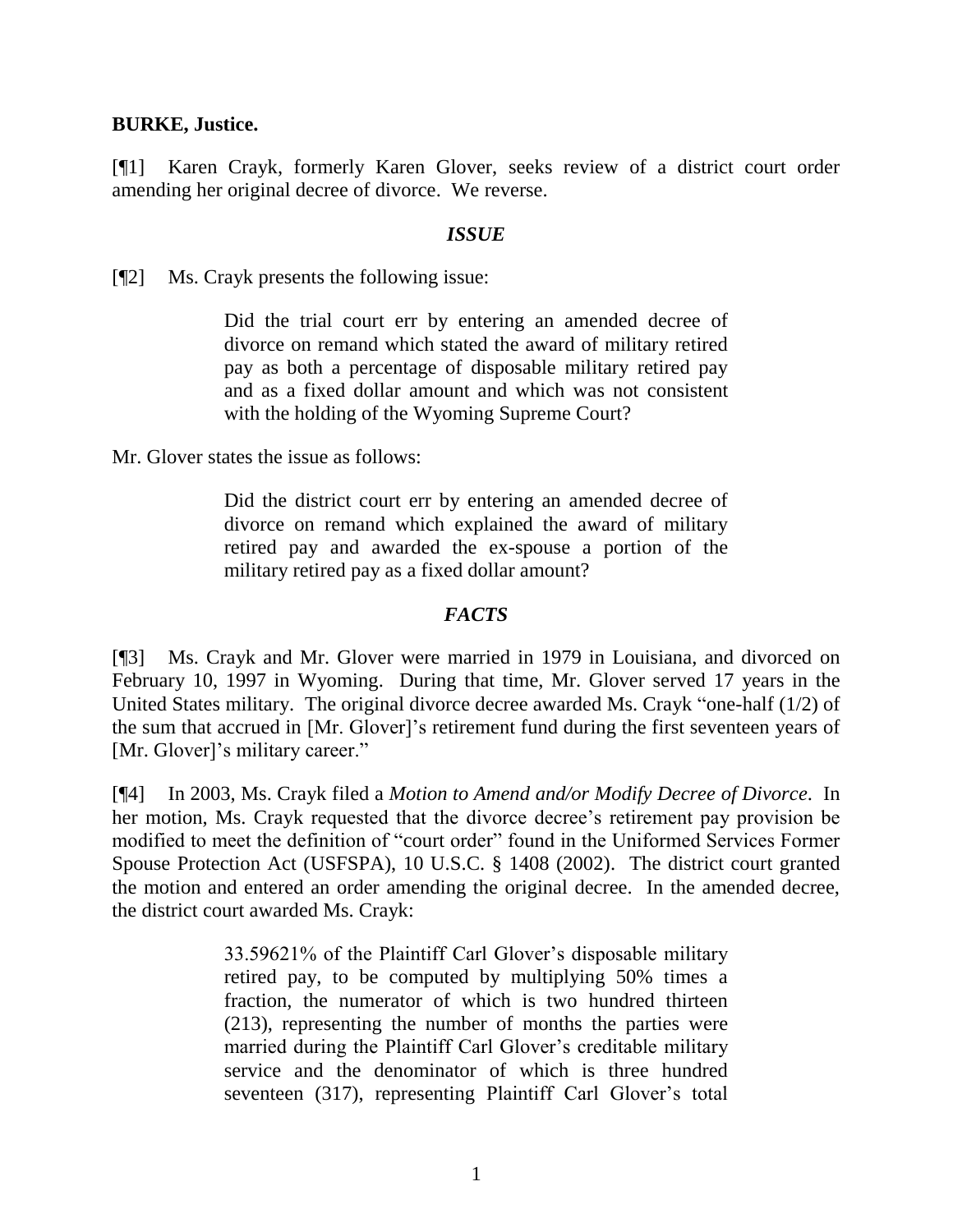months of creditable military service.

[¶5] Mr. Glover appealed, contending that the amended decree improperly awarded Ms. Crayk a portion of Mr. Glover's longevity and promotion pay increases that accrued after the divorce. Mr. Glover claimed that the language of the original divorce decree did not support the formula adopted by the district court. We agreed and reversed because the amended decree improperly modified the original decree. In essence, it awarded Ms. Crayk retirement benefits that she had not been awarded in the original decree. The original decree awarded Ms. Crayk fifty percent of the retirement pay that had accrued during the first 17 years of Mr. Glover's military service. In contrast, the amended decree allowed Ms. Crayk to benefit from promotions and longevity pay increases Mr. Glover received after the divorce. *Glover v. Crayk*, 2005 WY 143, ¶ 13, 122 P.3d 955, 958 (Wyo. 2005). We remanded to the district court for further proceedings.

[¶6] On remand, over Ms. Crayk's objection, the district court entered an amended decree containing the following provision:

> [T]he Decree of Divorce . . . is hereby amended . . . to specifically provide that [Ms. Crayk] is awarded 20.987% of the disposable military retirement pay [that Mr. Glover] would have received had [Mr. Glover] retired on 10 Feb 1997 with a retirement pay base of \$2,639.70 with 20 years and 1 month of [creditable] service. This is based upon 213 months of marriage and 242 months of creditable service. Based on this formula, [Ms. Crayk] will receive a fixed monthly payment of  $$554.00$ <sup>[1]</sup>

This time, Ms. Crayk has appealed.

## *DISCUSSION*

[¶7] It is undisputed that the amended decree was intended to comply with the requirements of the USFSPA. The USFSPA definition of "court order" requires that the order, "specifically provide[] for the payment of an amount, expressed in dollars **or** as a percentage of disposable retired pay, from the disposable retired pay of a member to the spouse or former spouse of that member." 10 U.S.C. § 1408(a)(2)(C) (emphasis added). Ms. Crayk contends that the order does not comply with the requirements of the USFSPA because it defines the retirement benefit as both a percentage and a fixed dollar amount. Mr. Glover contends that the district court's order contains no conflict and that the court

<sup>&</sup>lt;sup>1</sup> We note that 242 months actually converts to 20 years and 2 months, rather than 20 years and 1 month.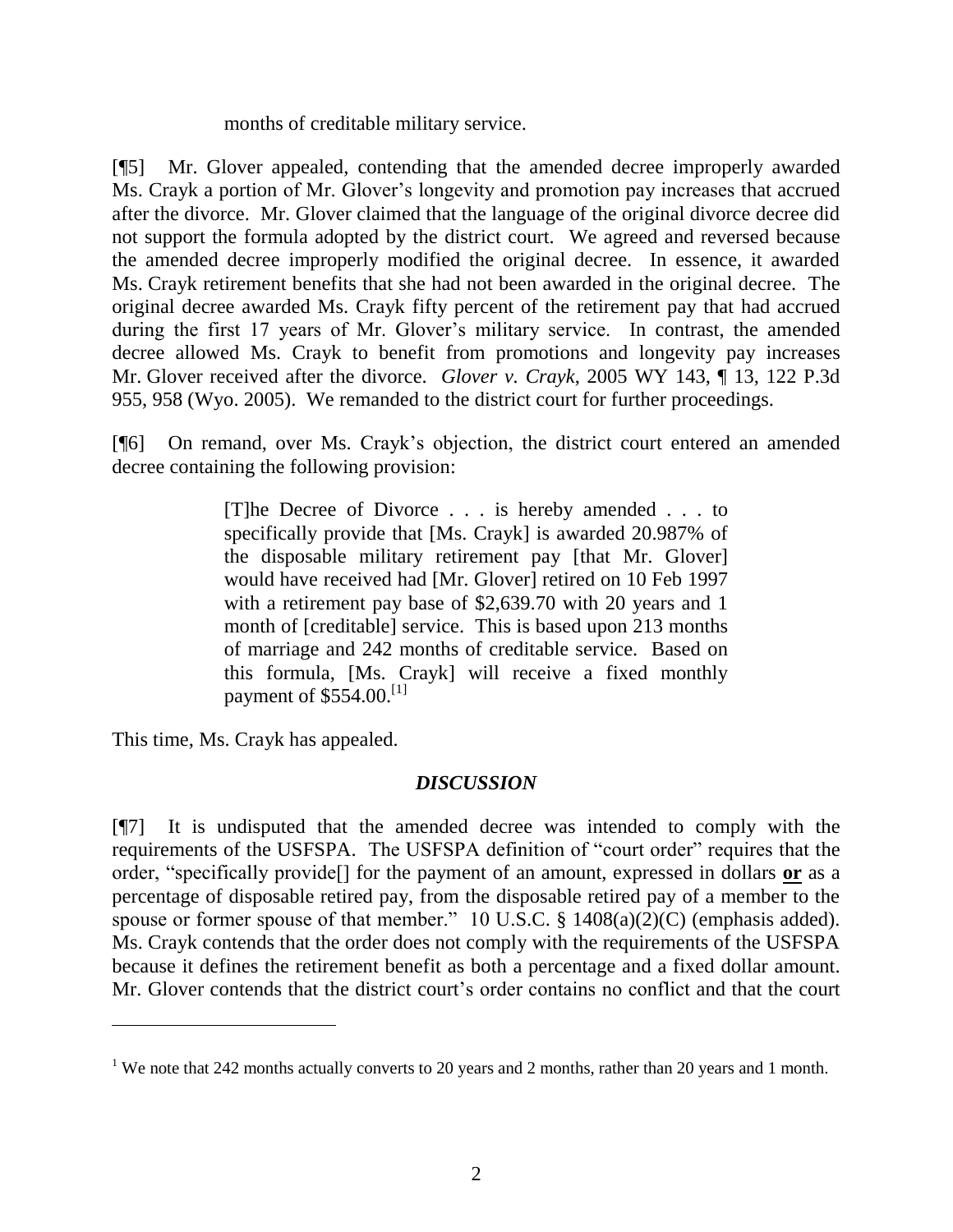intended to award a fixed dollar sum. He maintains that the formula was provided merely to demonstrate how the district court calculated the fixed amount.

[¶8] The order in this case contains two relevant provisions. The first is that "[Ms. Crayk] is awarded 20.987% of the disposable military retirement pay [that Mr. Glover] would have received had [Mr. Glover] retired on 10 Feb 1997 with a retirement pay base of \$2,639.70 with 20 years and 1 month of [creditable] service." This language, read in isolation, appears to award Ms. Crayk a percentage of Mr. Glover's military retirement. The language tracks model language published by the Defense Finance and Accounting Service  $(DFAS)^2$ :

> The former spouse is awarded \_\_\_\_% of the disposable military retired pay the member would have received had the member retired with a retired pay base of \_\_\_\_\_ and with \_\_\_\_\_ years of creditable service on \_\_\_\_\_.

Defense Finance and Accounting Service, *Uniformed Services Former Spouses' Protection Act: Dividing Military Retired Pay*, 11 (rev. 8/7/2007), *available at* http://www.dfas.mil/garnishment/retiredmilitary.html.<sup>3</sup> DFAS describes this type of award as a "hypothetical award." Hypothetical awards provide the spouse a percentage of the retired pay to which the spouse would have been entitled had the member retired on a particular date. Importantly, a hypothetical award allows the spouse to receive Cost of Living Adjustments (COLAs). *Id.* at 10.

[¶9] The district court, however, also employed the following language: "Based on this formula, [Ms. Crayk] will receive a fixed monthly payment of \$554.00." This language appears to award Ms. Crayk a fixed monthly payment "expressed in dollars." The distinction between a "percentage" retirement award and a "fixed" monthly payment award is significant. According to DFAS, "[i]f a fixed dollar amount award is used, the former spouse would not be entitled to any of the member's retired pay cost of living adjustments." *Id.* at 6. The amended decree therefore contains two conflicting provisions: the first provides for a percentage award that would result in COLAs for Ms. Crayk, and the second, "fixed dollar" provision does not. We are unable to reconcile the two provisions or to determine the intent of the district court from the challenged

 $^{2}$  DFAS is the federal agency responsible for disbursing retirement payments to members of the military. Additionally, it is responsible for directing eligible payments to spouses pursuant to the USFSPA. Accordingly, DFAS procedures are particularly relevant when interpreting award language intended to result in direct payments to spouses.

<sup>3</sup> We published a prior version of this document as an appendix to our opinion in *Kelly v. Kelly*, 2003 WY 133, App. I, 78 P.3d 220, 224-31 (Wyo. 2003).